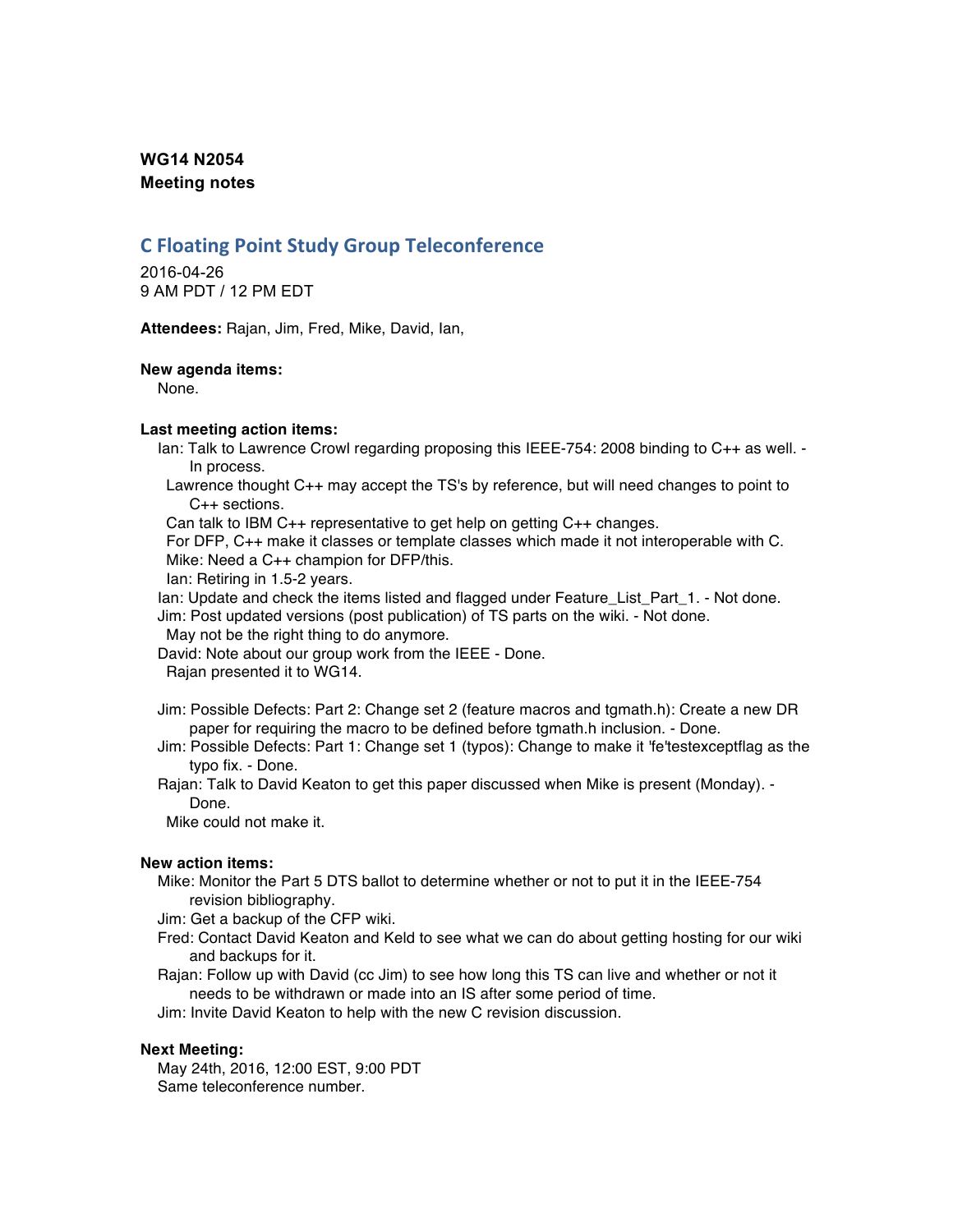## **Discussion:**

IEEE 754 revision:

Nothing new.

Continuing to move along. Expect to converge in a couple of months.

Latest draft has the 4 parts of this TS in the bibliography. Should part 5 be in the bibliography as well?

Jim: Is there a draft with all the changes since 2008? Or is it incremental.

Mike: Each draft is based off the starter document which is 2008. Expects people will just do a diff if they want to see the changes.

Arith23:

July 10-13.

Jim will be presenting our work in a 30 minute segment. Rajan and Mike to review the slide deck.

WG14:

Rajan and Fred attended.

IEEE 754 note read out and added to the minutes.

Part 5: Accepted as 2 month DTS ballot. No objects.

Parts 1-4: All proposed defects accepted or declared editorial. All suggested changes accepted as proposed changes. Defects in Open state.

N2016: Passed at 18/1/5 vote. Requested a new paper with more details and syntax/semantics.

The name is the benefit.

- Still don't see a use for it.
- Macros for limits is the only thing that might give it use.
- Regrettable that the issues of int were not learned or forgotten.
- Use it as an underlying typedef.
- Might be worth looking at stdint or other types like that which can save a lot of headaches and problems.

DR477: No debate. Moved to review.

Documents submitted to ballot need to be password protected/encrypted.

Can be in a web page that is password protected so the documents there don't need to be.

2 people have taken the C standard source from NROFF and converted it to LaTeX. Automated tools.

The C standard will be moving to LaTeX.

Can have proposals for the next C standard starting next meeting.

#### Part 5:

Now out for DTS ballot that will close in June.

Parts 1-4:

In the past the editor of the C Standard made a single DR with an entire list of all the editorial changes he made.

What happened in part 3? Was the last one a defect or not?

Talk to David Keaton to see if we should just update the TS or make a TC with listing only the changes.

Wiki cleanup: Do we have a backup?